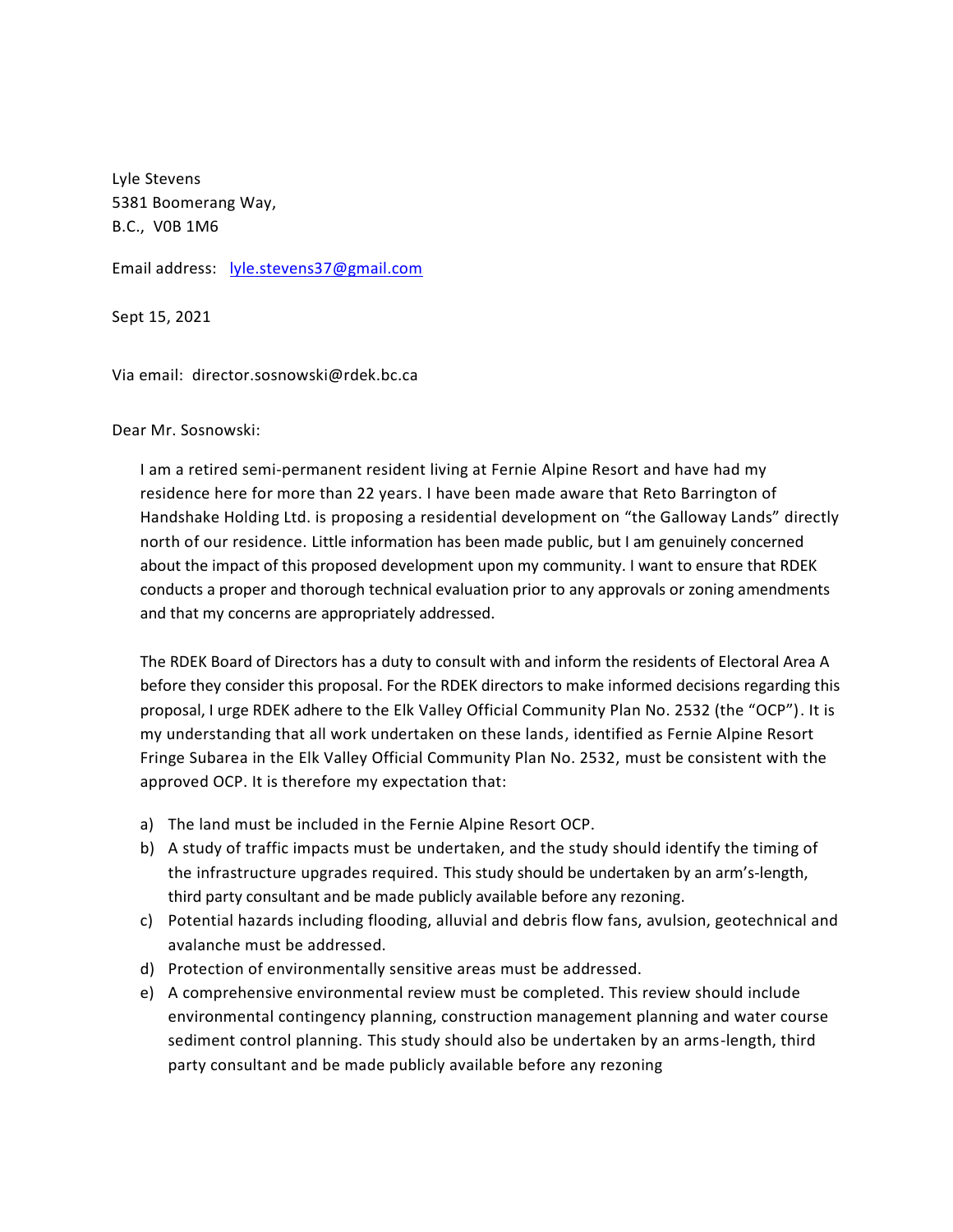f) The fringe development must be physically and economically compatible with expansion requirements of the City of Fernie.

I request that the proposed development not be approved until the following concerns have been properly addressed:

1. Traffic

It is my understanding that the permanent access for this proposed development would be via Snow Pines Drive and Boomerang Way. This access, if approved, would create serious safety concerns for existing homeowners. Boomerang Way is a steep winding road, and the existing corners and intersections are already a significant safety hazard for vehicle traffic, pedestrians, and children. The ability to widen the road and/or add sidewalks/trails is quite limited due to the steep banks in the area and location of the existing homes. Specific issues with the proposed development utilizing these roads include:

- The intersection of Boomerang Way with Snow Pines Drive is already challenging with unexpected traffic flow paths and poor sight lines; this creates very concerning safety issues for increased access and egress. There are currently frequent and dangerous issues on these narrow residential roads related to vehicle speed, poor sight lines, pedestrian traffic, and cyclists.
- If approved, residents of the proposed development would use Boomerang Way and Snow Pines Drive for access to their homes and also for access to Fernie Alpine Resort. This would result in increased traffic flow well beyond that of a normal residential development.
- The proposed development would result in many years of construction activity. The narrow roads, the large windrows from snow plowing combined with residential and pedestrian traffic would create significant safety issues as well as noise and dirt problems.
- Road access to Fernie Alpine Resort from Highway 3 currently presents problems and would be compounded by approval of the proposed housing development. The ability of this intersection to handle increased traffic should be thoroughly evaluated prior to approval of any additional development.
- 2. Pedestrian and cyclist safety

There are no sidewalks or trails for pedestrians and cyclists in the Boomerang Way and Snow Pines Road area. These roads are used by skiers and snow boarders (including children) to access Fernie Alpine Resort and the XC ski trails and similarly in the summer, the roads are used by hikers, cyclists, and children . My children grew-up spending summers and winters in this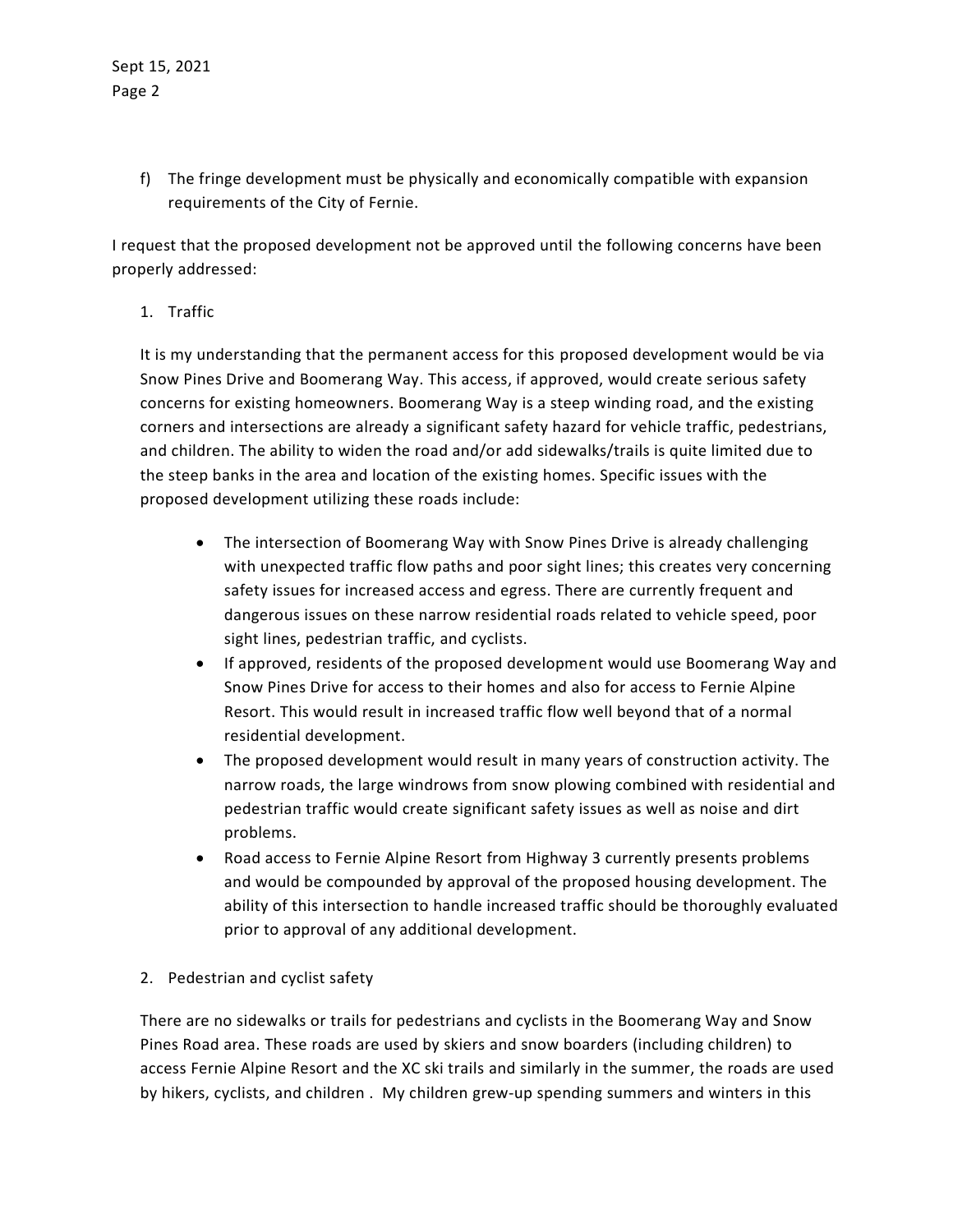Sept 15, 2021 Page 3

> community making me very aware of the safety issues on these streets. Visibility on the narrow roads is poor. Very large snowbanks are created adjacent to the roads from clearing the roads and the driveways of residences which significantly reduces visibility for drivers encountering other vehicles and pedestrians. Any additional traffic on Boomerang Way and Snow Pines Drive would only serve to escalate the current safety issues.

## 3. Parking

The proposed development indicates that there will be public access for hikers, skiers and cyclists but does not provide any public parking. This appears to indicate that the "public" that is referenced really just means the homeowners in the proposed development.

This significant oversight has the potential to impact road safety in our community and increases demand on parking that Fernie Alpine Resort provides for its guests. Parking in the Boomerang Way and Snow Pines Drive area is provided by driveways at individual residences and by a parking lot for residents of Stone Creek Chalets. Parking is not allowed on the roads although no signs exist, and it is not regulated in any manner. In the winter months, there are usually vehicles parked on the roads by people accessing the resort and the XC ski trails. This is a serious safety issue for traffic, pedestrians, access for fire protection services, access to fire hydrants and access to a sewage pumping station.

## 4. Fire Protection

The proposed Galloway development does not have any fire hydrants, nor do they appear to have an adequate water source for firefighting. This is a very serious issue impacting the safety of the entire Elk Valley and approval of this development without demanding proper fire suppression, with hydrants and an adequate water supply, would be irresponsible.

Fire protection and suppression is a serious concern and in the last decade and in 2021, we have witnessed the catastrophic impact of wildfires throughout BC. Wildfires continue to grow in number, severity, and cost. Existing homes at Fernie Alpine Resort utilize the City of Fernie Fire Services Department for fire suppression coupled with hydrants/water provided by Fernie Alpine Resort (our developer).

## 5. Water Sourcing and Supply

It is my understanding that the water source for the Galloway development would be from individual wells on each lot. As part of the review of this residential development, an armslength, third party study of the regional hydrology should be undertaken to determine if an